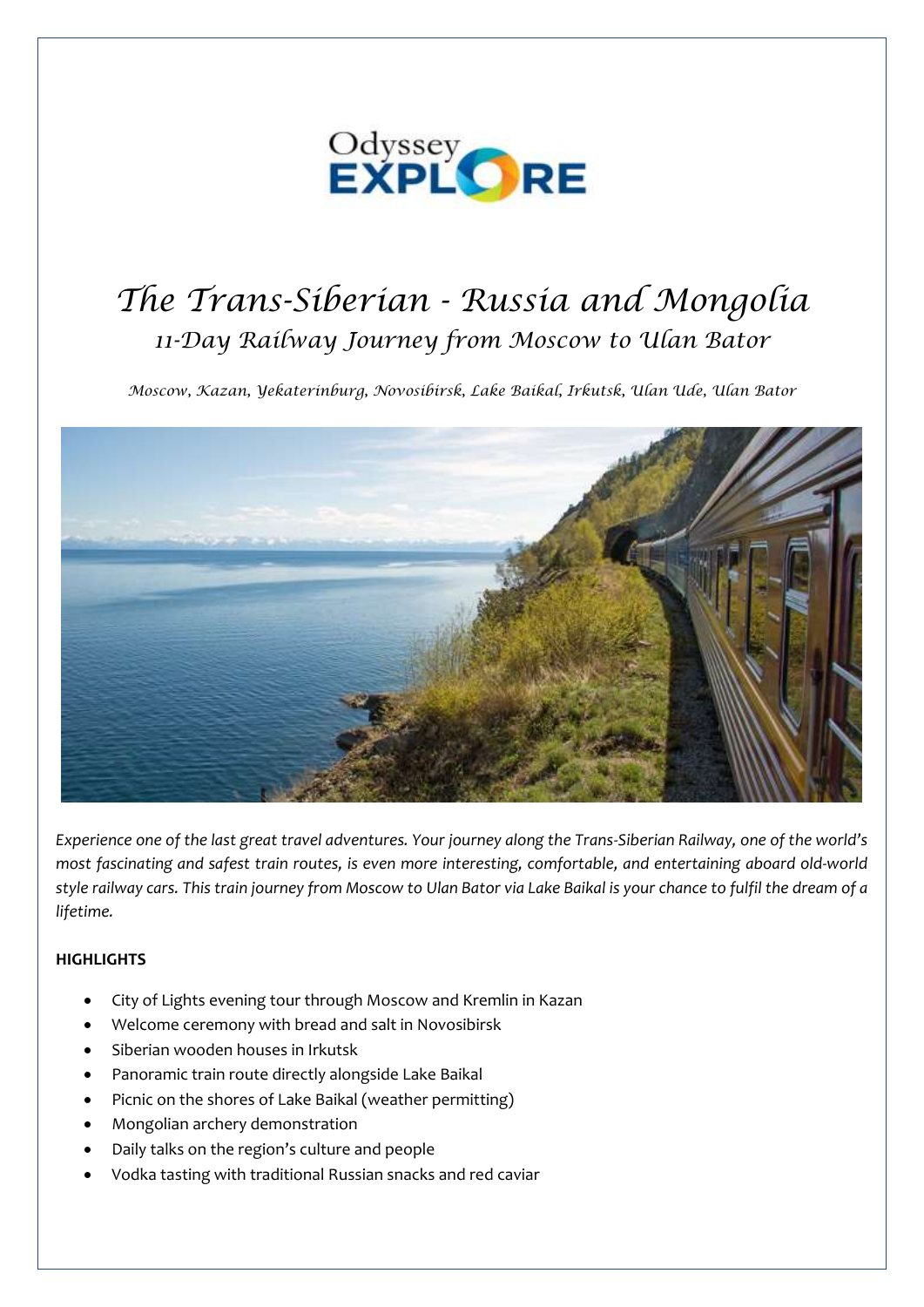## **Day 1 - 2 May 2020 - Welcome to Moscow**

You are greeted at the airport and accompanied to your hotel. Our "City of Lights" tour shows you around the exquisitely illuminated Russian capital. You notice that Moscow is clearly on a par with Europe's other great metropolitan cities such as Madrid and Paris. You stroll across the famous Red Square with your guide and take a short trip on the underground to view several of Moscow's particularly beautiful metro stations. *Overnight: InterContinental Tverskaya/Radisson Royal Ukraina (or similar). Meals included: dinner (D).*



# **Day 2 - 3 May 2020 - Moscow from its most beautiful side**

In the morning you take an informative tour of Moscow, including the imposing Kremlin grounds and its magnificent cathedral from tsarist times. Toward evening, you are welcomed on board your private train unit prior to departure. A relaxed get-together in the dining car offers the chance to meet your fellow travellers and learn more details about your journey.

*Overnight on board*. *Meals included: breakfast (B), lunch (L), and dinner (D).*

## **Day 3 - 4 May 2020 - Kazan**

In the morning you arrive in Kazan, the capital of Tatarstan. You take a tour of the Kazan Kremlin (UNESCO World Cultural Heritage) with its wonderful panoramic view over the Volga, where you learn about the turbulent history of the relationship between the Tatars, the Cossacks, and the Russians. Your private train unit resumes its journey eastwards in the evening.

*Overnight on board. (BLD)*

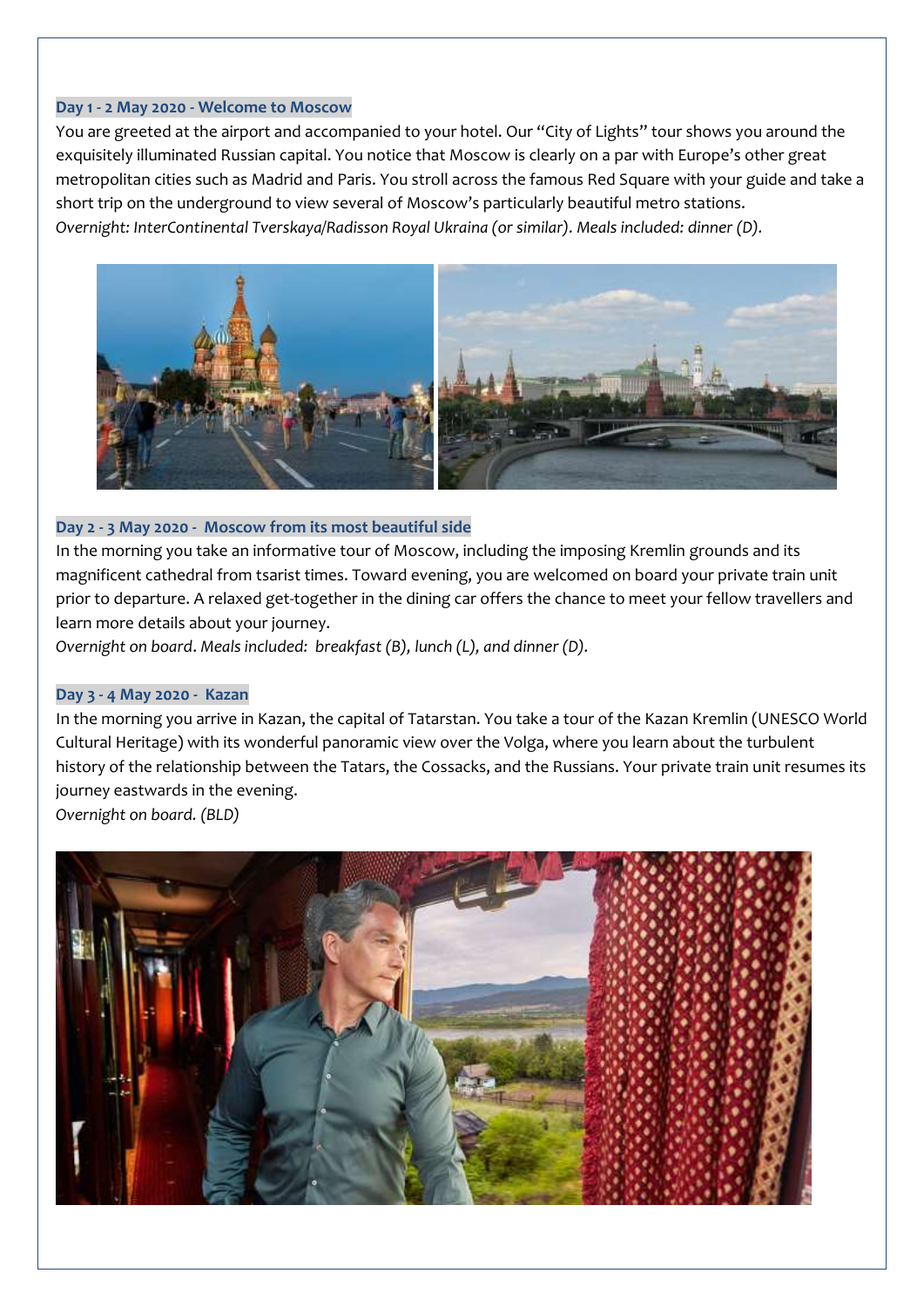## **Day 4 - 5 May 2020 - Yekaterinburg**

Your private train unit stops around noon in Yekaterinburg, the historical capital of the Urals. The city is remembered as the place where the Russian tsar Nicholas II and his family were murdered in 1918. During a brief tour you see the Cathedral of the Saviour on the Spilled Blood, which was built in 2003 in commemoration of that tragic historic event, and the city centre so attractively restored in 2009. Back on board, you continue on your journey through the vast steppes of western Siberia. *Overnight on board. (BLD)*

## **Day 5 - 6 May 2020 - Novosibirsk**

You arrive in Novosibirsk, the heart of Siberia. During a short city tour, you experience the most Soviet of all cities during your journey. You see the enormous Trans-Siberian Monument and the mighty Ob River. *Overnight on board. (BLD)*

# **Day 6 - 7 May 2020 - Trans-Siberia**

Your private train unit crosses the wide Yenisei River and rolls on through Siberia. A vodka tasting accompanied by Russian snacks and clever toasts offers you a very enjoyable opportunity to combine pleasure and local hospitality. Your private train unit passes by villages with their typical wooden houses and through birch forests set against a background of impressive mountain-scapes and, hopefully, ample sunshine. *Overnight on board. (BLD)*

## **Day 7 - 8 May 2020 - Lake Baikal**

After arrival in Irkutsk in the morning you drive to the remarkable natural phenomenon of Lake Baikal, the largest reservoir of freshwater in the world. A short boat excursion takes you out onto the lake. Take a swim if you wish and visit the picturesque village of Listwyanka. Dinner is a Baikal-style picnic on the lakeshore with a view of the incredible natural surroundings (weather permitting). *Overnight: Hotel Mayak (or similar). (BLD)*



## **Day 8 - 9 May 2020 - Irkutsk**

In the morning you pay a worthwhile visit to an open-air museum with a focus on life and work in historical Siberia. Afterwards, we go to Irkutsk, the capital of Eastern Siberia in tsarist times. During your city tour you see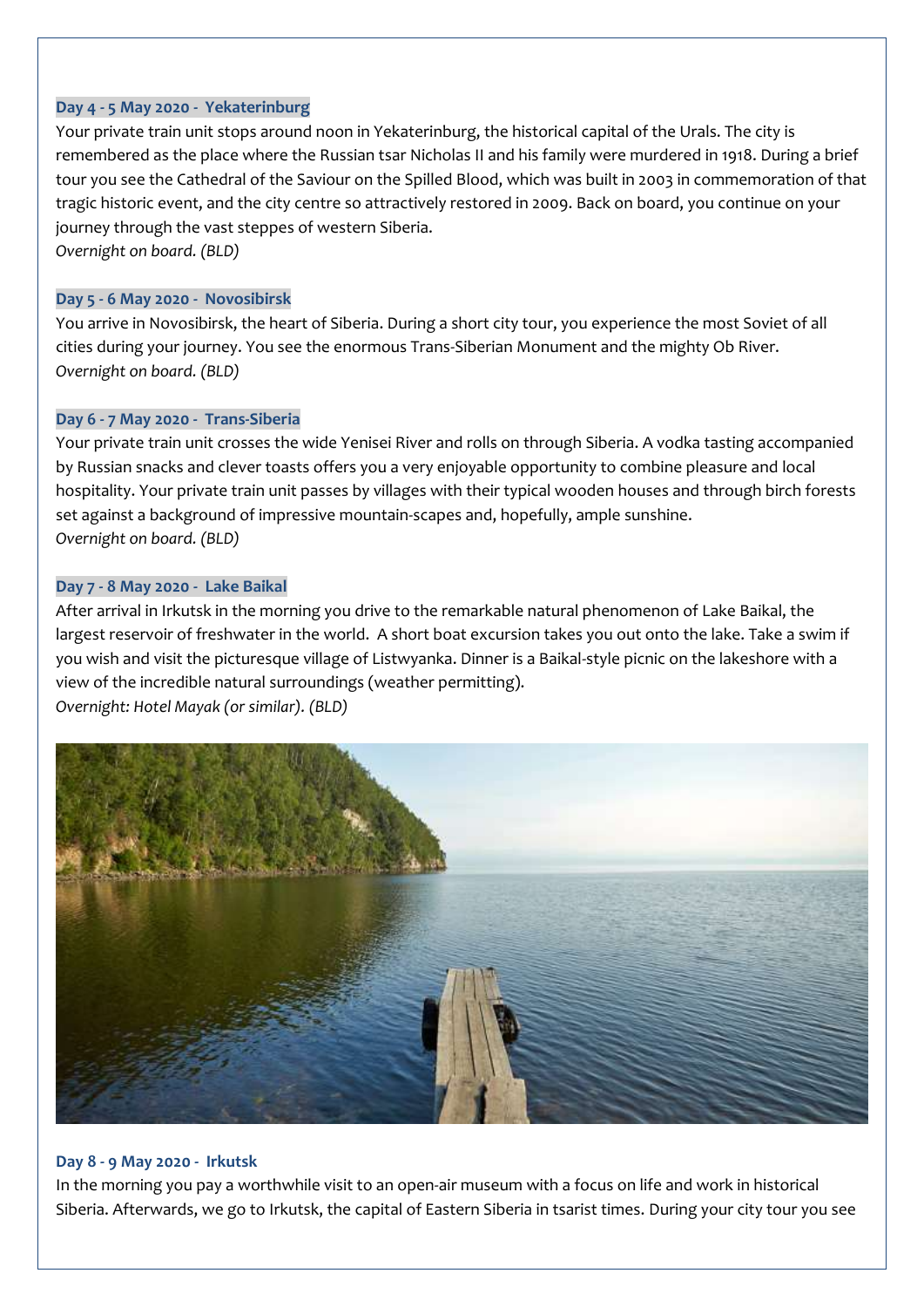the Okhlopkov Drama Theatre, the new memorial to Tsar Alexander III, and the photogenic market hall. *Overnight on board. (BLD)*



## **Day 9 - 10 May 2020 - From Lake Baikal to Ulan Ude**

The journey continues through the wild solitude of eastern Siberia's mountainous steppes. During an intermediate stop you visit an Old Believer's village close to Ulan Ude. *Overnight on board. (BLD)*

## **Day 10 - 11 May 2020 - Arrival in Ulan Bator.**

During your city tour you e.g. see the impressive Gandan Monastery and the odd Choijin Lama Temple. Lunch. Afterwards, you will attend a performance of traditional Mongolian folk arts including throat singing, horseheaded fiddle playing, national costumes and dances. Dinner in city restaurant (BLD).



**Day 11 - 12 May 2020 - Breakfast and transfer to the airport for your return flight. (B)**

\*\*\* Return home with wonderful memories \*\*\*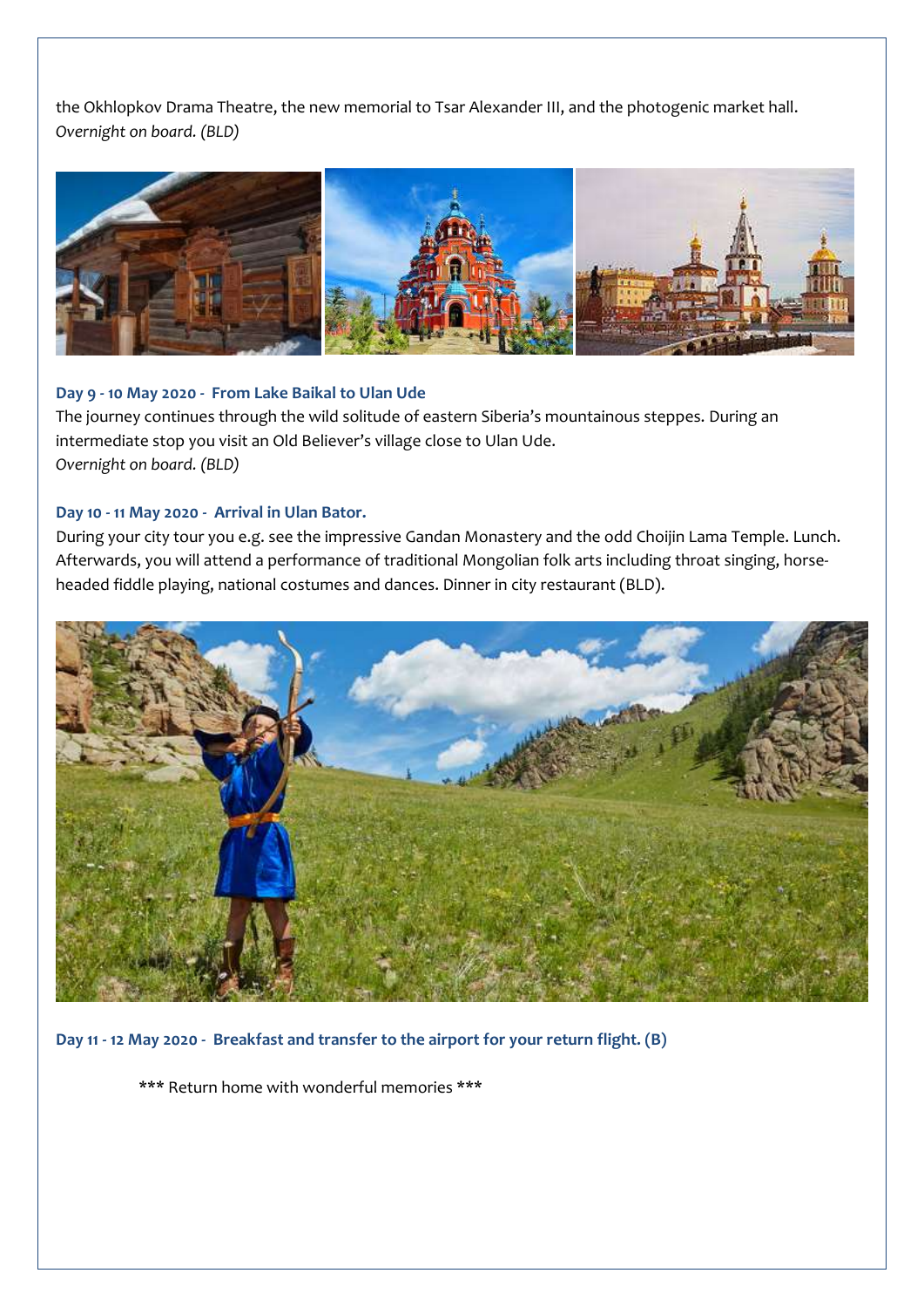## *Price per person on a twin-sharing basis*

| Category        | Rate per person<br>Twin-sharing / single suppl |
|-----------------|------------------------------------------------|
| <b>Classic</b>  | US\$ 6,160                                     |
| SGL supplement  | US\$ 3,320                                     |
| <b>Superior</b> | US\$ 5,550                                     |
| SGL supplement  | US\$ 3,320                                     |
| <b>Bolshoi</b>  | US\$ 11,600                                    |
| SGL supplement  | US\$ 6,340                                     |

## **Hotels planned**:

- Moscow 1 night InterContinental Tverskaya/Radisson Royal Ukraina
- Lake Baikal 1 night Hotel Mayak
- Ulan Bator 1 Night Hotel Ramada

## **Price Inclusions:**

- Journey aboard old-world style railway cars with guaranteed lodging in the booked category from Moscow to Ulan Bator (private train unit)
- English-speaking tour guide for each group of no more than 30 guests
- English-speaking local guides
- All transfers and bus tours according to itinerary
- Excursions and sightseeing tours according to itinerary, including all entry fees
- All meals according to itinerary (Indian restaurants at the stops wherever possible)
- Shower facilities on board the train
- Porter service at all railway stations
- 7 overnights on board private train unit
- 1 overnight in a well-appointed 4\*-hotel in Moscow
- 1 overnight in a middle-class hotel in Listwjanka

## **Price Exclusions:**

- International flights
- Visa and Insurance
- Gratuities
- Personal expenses
- Anything not mentioned under Price Inclusions
- **5% GST**

# **Optional Shorter Variation**

- **Moscow platform – Ulan Bator platform**, tour starts from boarding the private train unit in Moscow on Day 2, sightseeing and overnight in Moscow are not included
	- ➔ **Reduction**: 400 USD per person in categories Classic and Superior, 600 USD per person in category Bolshoi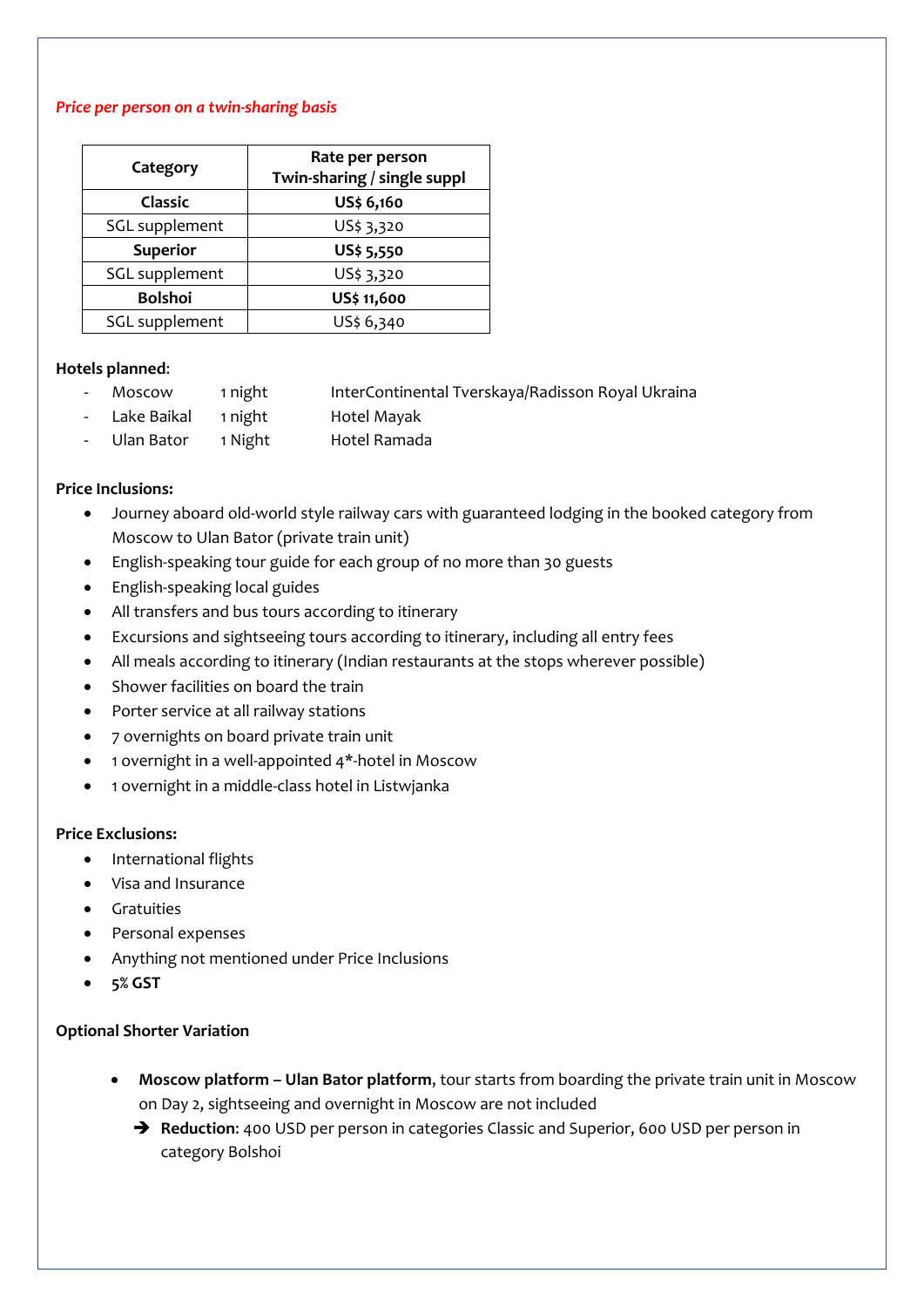# **MAP**



# **PLEASE NOTE**

- *Due to the intricate logistics of this tour, itinerary changes are sometimes unavoidable.*
- *This journey is generally not for guests with limited mobility or who depend on CPAP machines. Please contact us for more information about your specific requirements before booking.*
- *Payment to be made in INR only at the prevalent ROE*

## **Payment Conditions:**

- A non-refundable deposit of 15% is requested upon reservation
- The rest amount should be paid 60 days prior to departure

## **Cancellation Conditions:**

- Up to 92 days prior to departure: 15% of total price
- Between 91 and 42 days prior to departure: 45% of total price
- Between 41 and 11 days prior to departure: 80% of total price
- 10 and less days prior to departure/ no-show: 90% of total price

# **Trans-Siberian: Private Train Unit -- Your Comfortable Home During an Unforgettable Journey**

## **Classic**

Compartments in the Classic Category offer considerably more space as they are shared by only two guests, with two lower beds measuring ca. 26.7 x 73.6 in. (68 x 187 cm), one on each side of the compartment. There are nine compartments per car, with combined toilet and washing facilities at both ends. Depending on the train configuration, a shower facility is shared by guests from one or maximum two sleeping cars.



## **Superior**

This newly refurbished category now features interior design in a nostalgic look. The compartments have two